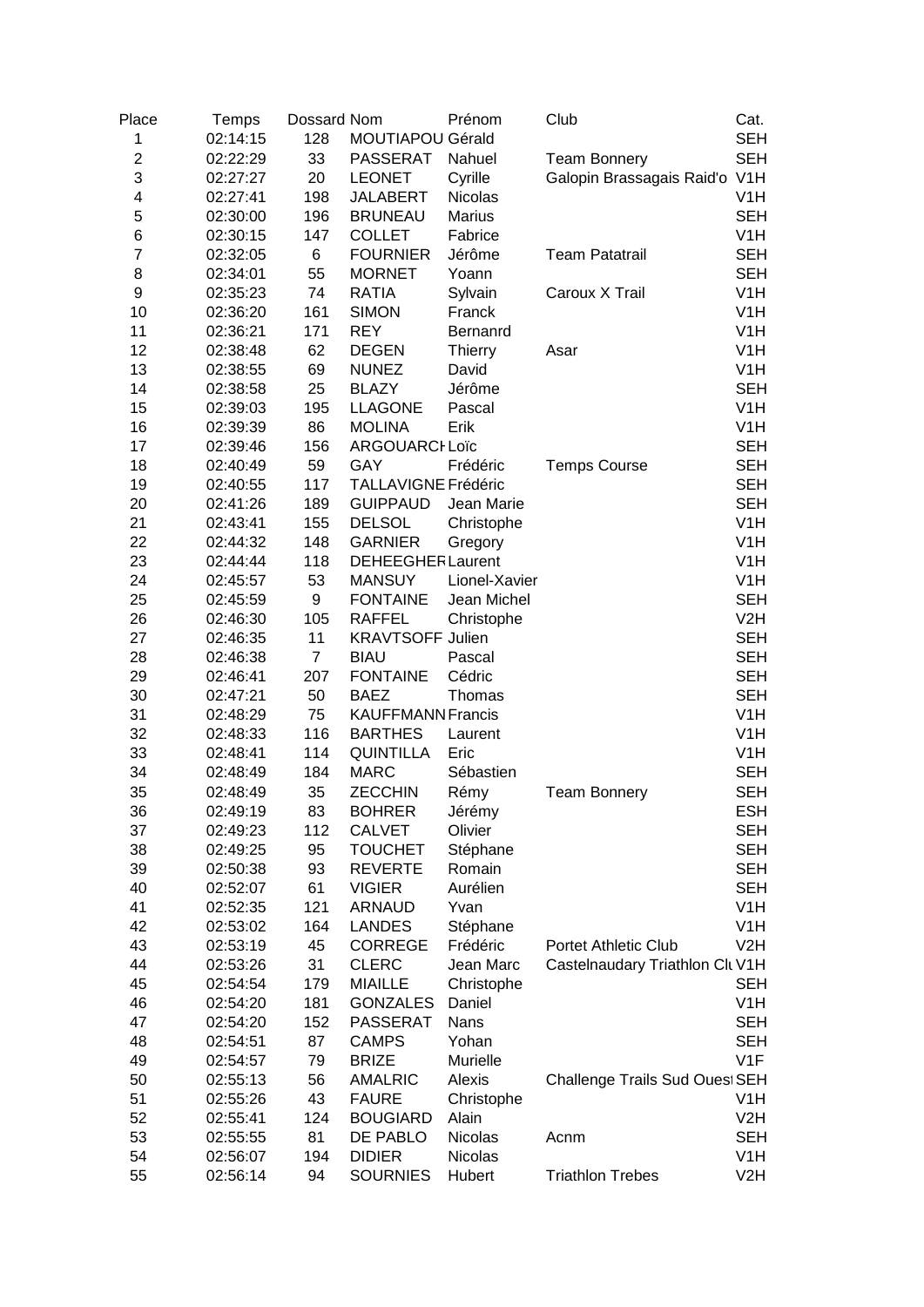| 56  | 02:56:30 | 180            | <b>RABAUD</b>                   | Sébastien      |                                  | V <sub>1</sub> H |
|-----|----------|----------------|---------------------------------|----------------|----------------------------------|------------------|
| 57  | 02:56:35 | 201            | <b>YERLE</b>                    | Stéphane       |                                  | V <sub>1</sub> H |
| 58  | 02:56:42 | 139            | <b>CAMP</b>                     | Arnaud         |                                  | V <sub>1</sub> H |
| 59  | 02:56:45 | 8              | <b>CROVELLO</b>                 | Olivier        | Poumpils                         | <b>SEH</b>       |
| 60  | 02:56:53 | 42             | <b>TORT</b>                     | Pierre         |                                  | <b>ESH</b>       |
| 61  | 02:57:03 | 204            | <b>BAUDET</b>                   | Benjamin       |                                  | <b>SEH</b>       |
| 62  | 02:57:26 | 136            | <b>DESCHATEA Robert</b>         |                |                                  | V <sub>2</sub> H |
| 63  | 02:57:46 | $\overline{2}$ | <b>LARIVIERE</b>                | Philippe       |                                  | V <sub>2</sub> H |
| 64  | 02:57:48 | 99             | <b>BROTHIER N Emmanuell</b>     |                | <b>Portet Athletic Club</b>      | <b>SEF</b>       |
| 65  | 02:57:52 | 119            | <b>VICAN</b>                    | Sylvain        |                                  | V2H              |
| 66  | 02:57:54 | 210            | <b>REFFAY</b>                   | Carole         |                                  | <b>SEF</b>       |
| 67  | 02:57:55 | 211            | PHALIPPOU                       | Benoît         |                                  | <b>SEH</b>       |
| 68  | 02:58:09 | 12             | <b>CALS</b>                     | Roger          | Caroux X Trail                   | V2H              |
| 69  | 02:53:10 | 158            | <b>RAYNAUD</b>                  | Richard        |                                  | V <sub>1</sub> H |
| 70  | 02:59:47 | 32             | <b>AZEMA</b>                    | Paul           |                                  | <b>SEH</b>       |
| 71  | 03:00:16 | 100            | <b>PREJEANT</b>                 | Franck         | Ca Balma                         | V <sub>1</sub> H |
| 72  | 03:00:38 | 82             | <b>LAUZE</b>                    | Romain         |                                  | <b>SEH</b>       |
| 73  | 03:00:41 | 38             | <b>DEMANGEL</b>                 | Benjamin       |                                  | <b>SEH</b>       |
| 74  | 03:01:23 | 90             | <b>BOULET</b>                   | Yves           | <b>Trotteurs D En Laure</b>      | V2H              |
| 75  | 03:01:31 | 51             | <b>MAUREL</b>                   | Wiliam         |                                  | V <sub>1</sub> H |
| 76  | 03:01:49 | 26             | <b>GARCIA</b>                   | Marie          | Acnm                             | <b>SEF</b>       |
| 77  | 03:02:15 | 192            | <b>LAUGER</b>                   | Laurent        |                                  | V <sub>1</sub> H |
| 78  | 03:02:20 | 60             | <b>JALLIFFIER 1 Marie-Laure</b> |                | No Li Mit Team                   | V <sub>1</sub> F |
| 79  | 03:02:33 | 153            | <b>LAFORGUE</b>                 | Benoît         |                                  | V <sub>1</sub> H |
| 80  | 03:02:42 | 169            | CONDOURE1Laetitia               |                |                                  | <b>SEF</b>       |
| 81  | 03:03:40 | 122            | <b>SANTOUL</b>                  | Jean Louis     | <b>Bibi Team</b>                 | V <sub>1</sub> H |
| 82  | 03:04:07 | 18             | <b>DURAND</b>                   | René           |                                  | V3H              |
| 83  | 03:04:53 | 185            | <b>ABBAL</b>                    | Cyril          |                                  | <b>SEH</b>       |
| 84  | 03:04:58 | 141            | <b>GIRAUDEAU Luisa</b>          |                |                                  | V1F              |
| 85  | 03:05:04 | 113            | <b>ROMAIN</b>                   | Arnold         | <b>Triathlon Club Narbonnais</b> | V <sub>1</sub> H |
| 86  | 03:05:17 | 140            | <b>DAVARD</b>                   | Stéphane       |                                  | <b>SEH</b>       |
| 87  | 03:05:32 | 76             | <b>COULAUD</b>                  | Jean           |                                  | V <sub>1</sub> H |
| 88  | 03:05:56 | 39             | LEBEAU                          | Eric           |                                  | V <sub>1</sub> H |
| 89  | 03:06:00 | 110            | <b>GILABERT</b>                 | Eric           |                                  | <b>SEH</b>       |
| 90  | 03:06:28 | 182            | MIRAVETTE Francois              |                |                                  | V2H              |
| 91  | 03:06:32 | 36             | <b>CAMPO</b>                    | Jean Michel    | Spiridon Club Aveyronnais V1H    |                  |
| 92  | 03:06:47 | 135            | <b>COMBES</b>                   | Mathieu        |                                  | SEH              |
| 93  | 03:06:57 | 202            | <b>MARTY</b>                    | Benjamin       |                                  | SEH              |
| 94  | 03:07:19 | 101            | <b>PECH</b>                     |                | Jean-Philippe Raidlight Calmont  | V <sub>1</sub> H |
| 95  | 03:07:50 | 159            | <b>ROQUES</b>                   | Christophe     |                                  | V <sub>1</sub> H |
| 96  | 03:08:14 | 163            | FRATICOLA Daniel                |                |                                  | V <sub>1</sub> H |
| 97  | 03:08:38 | 200            | <b>MARTINAGE Régis</b>          |                |                                  | V2H              |
| 98  |          | 102            | <b>RAYNAUD</b>                  | Sébastien      | Les Foulées Du Sou               | V <sub>1</sub> H |
|     | 03:08:51 |                |                                 |                |                                  |                  |
| 99  | 03:09:25 | 165            | <b>FONTROUGE Marcel</b>         |                |                                  | V2H              |
| 100 | 03:09:37 | 178            | <b>MASSOL</b><br><b>LANCON</b>  | Fabien         |                                  | V <sub>1</sub> H |
| 101 | 03:10:42 | 46             |                                 | Benoît         | Athle 11                         | V <sub>1</sub> H |
| 102 | 03:10:55 | 68             | <b>SUILHARD</b>                 | <b>Thierry</b> | Spiridon Club Pays D Olme V2H    |                  |
| 103 | 03:11:15 | 28             | <b>BONNERY</b>                  | Martial        | <b>Team Bonnery</b>              | <b>SEH</b>       |
| 104 | 03:11:38 | 129            | <b>MOUREAU</b>                  | Frédéric       |                                  | V2H              |
| 105 | 03:12:00 | 57             | <b>BONNET</b>                   | Vivian         |                                  | <b>SEH</b>       |
| 106 | 03:12:05 | 167            | <b>MASSERAN</b>                 | Philippe       |                                  | V <sub>1</sub> H |
| 107 | 03:12:18 | 133            | <b>MOUXET</b>                   | Deny           |                                  | V3H              |
| 108 | 03:13:22 | 29             | <b>GENIN</b>                    | Christophe     |                                  | V <sub>1</sub> H |
| 109 | 03:13:45 | 160            | <b>DARENNE</b>                  | Patrick        |                                  | V2H              |
| 110 | 03:13:55 | 64             | <b>BOURRIER</b>                 | David          | <b>Portet Athletic Club</b>      | <b>SEH</b>       |
| 111 | 03:13:56 | 65             | <b>MARROT</b>                   | Jean-Christop  |                                  | V <sub>1</sub> H |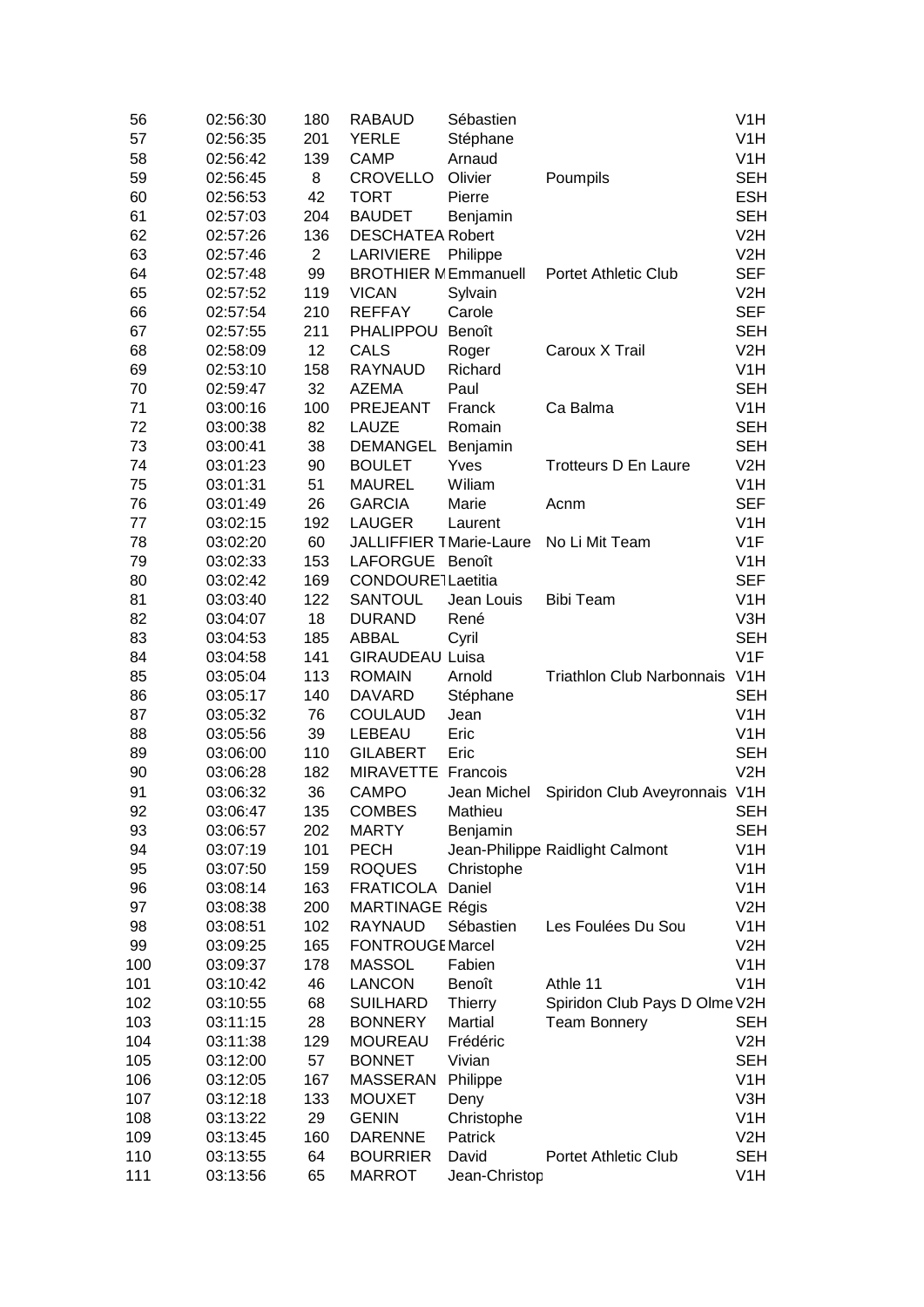| 112 | 03:14:13 | 173 | <b>ROCHER</b>             | Francois               |                   | <b>SEH</b>       |
|-----|----------|-----|---------------------------|------------------------|-------------------|------------------|
| 113 | 03:14:45 | 108 | <b>BOURNONVI Philippe</b> |                        |                   | V <sub>1</sub> H |
| 114 | 03:15:12 | 168 | <b>SHERPA</b>             | Dawa                   |                   | <b>SEH</b>       |
| 115 | 03:15:16 | 106 | <b>MAZET</b>              | Clément                | Ca Balma          | <b>SEH</b>       |
| 116 | 03:15:23 | 120 | <b>LIOARD</b>             | Laurent                |                   | V <sub>1</sub> H |
| 117 | 03:16:27 | 144 | <b>IANOTTO</b>            | Remy                   |                   | V <sub>1</sub> H |
| 118 | 03:16:28 | 138 | <b>JACQUART</b>           | <b>Bruno</b>           |                   | <b>SEH</b>       |
| 119 | 03:16:29 | 172 | <b>SCHIRMANN Eric</b>     |                        |                   | V <sub>1</sub> H |
| 120 | 03:16:38 | 15  | <b>CARRETIER Adrien</b>   |                        |                   | <b>ESH</b>       |
| 121 | 03:16:52 | 40  | <b>LOUIS</b>              | Pascal                 | As Pierre Fabre   | V <sub>1</sub> H |
| 122 | 03:17:15 | 21  | <b>MILLER</b>             | Rodophita              |                   | V <sub>1F</sub>  |
| 123 | 03:17:16 | 24  | <b>DUQUENNE</b>           | David                  |                   | V <sub>1</sub> H |
| 124 | 03:18:11 | 52  | <b>MAYNADIE</b>           | Clémence               |                   | <b>ESF</b>       |
| 125 | 03:18:33 | 19  | <b>ROUSTIT</b>            | Christophe             |                   | V <sub>1</sub> H |
| 126 | 03:18:42 | 146 | <b>BOURDON</b>            | Serge                  |                   | V3H              |
| 127 | 03:19:06 | 103 | <b>RAFFEL</b>             | Stéphan                |                   | <b>SEH</b>       |
| 128 | 03:19:08 | 107 | <b>PAILLARES</b>          | <b>Nicolas</b>         |                   | V <sub>1</sub> H |
| 129 | 03:19:52 | 206 | <b>PELLE</b>              | Denis                  |                   | V2H              |
| 130 | 03:20:10 | 54  | <b>BERTHELIER Pascal</b>  |                        |                   | V2H              |
| 131 | 03:20:38 | 149 | <b>RIU</b>                | <b>Thierry</b>         |                   | V <sub>1</sub> H |
| 132 | 03:20:59 | 175 | CABRERA                   | Stéphane               |                   | <b>SEH</b>       |
| 133 | 03:21:26 | 70  | <b>JOURDAN</b>            | <b>Bruno</b>           |                   | V <sub>1</sub> H |
| 134 | 03:21:46 | 127 | <b>ROUX</b>               | Stéphane               |                   | V <sub>1</sub> H |
| 135 | 03:22:00 | 174 | <b>BAVATO</b>             | Richard                |                   | V <sub>1</sub> H |
| 136 | 03:22:30 | 197 | <b>BONNEL</b>             | Thomas                 |                   | <b>SEH</b>       |
|     |          |     | <b>DEBUT</b>              |                        |                   | <b>SEH</b>       |
| 137 | 03:24:06 | 111 |                           | Emmanuel               |                   |                  |
| 138 | 03:24:11 | 123 | PAPINESCHI Jean           |                        |                   | <b>SEH</b>       |
| 139 | 03:24:17 | 150 | <b>BES</b>                | Philippe               |                   | V <sub>1</sub> H |
| 140 | 03:24:36 | 170 | <b>DOUSSE</b>             | Marie Cécile           |                   | V1F              |
| 141 | 03:24:37 | 77  | <b>GOURSAU</b>            | Nadège                 | Taillaventure     | <b>SEH</b>       |
| 142 | 03:24:46 | 187 |                           | SALMERON Jean Francois |                   | <b>SEH</b>       |
| 143 | 03:24:57 | 137 | <b>DESCHATEA Claudine</b> |                        |                   | V2F              |
| 144 | 03:24:58 | 190 | LELEU                     | Christophe             |                   | V <sub>1</sub> H |
| 145 | 03:25:02 | 212 | <b>VALLS</b>              | Claude                 |                   | V2H              |
| 146 | 03:25:09 | 92  | <b>DUBA</b>               | Jérôme                 |                   | V <sub>1</sub> H |
| 147 | 03:25:19 | 73  | LANQUETIN Eric-Marc       |                        |                   | V <sub>2</sub> H |
| 148 | 03:25:43 | 49  | <b>VAUTHIER</b>           | Nicolas                |                   | <b>SEH</b>       |
| 149 | 03:25:59 | 1   | <b>BRONDEAU</b>           | Laurent                | Aoc And Co        | V <sub>1</sub> H |
| 150 | 03:26:27 | 130 | <b>BRESSON</b>            | <b>Béatrice</b>        |                   | V <sub>1</sub> F |
| 151 | 03:26:43 | 91  | <b>GALY</b>               | Stéphane               | Lou Castel Volley | V <sub>1</sub> H |
| 152 | 03:27:16 | 80  | <b>BELOT</b>              | Guilhem                |                   | V <sub>1</sub> H |
| 153 | 03:28:44 | 162 | <b>PASTOR</b>             | Robert                 |                   | V <sub>2</sub> H |
| 154 | 03:28:51 | 151 | <b>ASTIE</b>              | Yannick                |                   | V <sub>1</sub> H |
| 155 | 03:29:20 | 115 | <b>PERTIN</b>             | Xavier                 |                   | V <sub>1</sub> H |
| 156 | 03:29:37 | 85  | <b>BELOT</b>              | Pascal                 | Pass Running      | V <sub>1</sub> H |
| 157 | 03:30:29 | 203 | <b>LUCHIER</b>            | Fabrice                |                   | V <sub>1</sub> H |
| 158 | 03:30:45 | 58  | <b>FABRE</b>              | Grégory                | Vtt Palaja        | <b>SEH</b>       |
| 159 | 03:32:35 | 177 | <b>MANGOTE</b>            | Jérôme                 |                   | <b>SEH</b>       |
| 160 | 03:32:36 | 84  | <b>BOHRER</b>             | Jérôme                 |                   | V2H              |
| 161 | 03:33:01 | 176 | PIRES NUNE Christophe     |                        |                   | V2H              |
| 162 | 03:33:18 | 126 | <b>GALLET</b>             | Eric                   |                   | V <sub>1</sub> H |
| 163 | 03:33:32 | 66  | <b>BROY</b>               | Philippe               | Asc               | V <sub>1</sub> H |
| 164 | 03:33:44 | 209 | <b>PETRE</b>              | Christophe             |                   | V <sub>1</sub> H |
| 165 | 03:35:02 | 109 | <b>BLAISE</b>             | Christophe             |                   | V <sub>1</sub> H |
| 166 | 03:35:05 | 186 | <b>ADAM</b>               | Christophe             |                   | V <sub>1</sub> H |
| 167 | 03:35:22 | 208 | <b>MAILHAC</b>            | Antony                 |                   | <b>ESH</b>       |
|     |          |     |                           |                        |                   |                  |